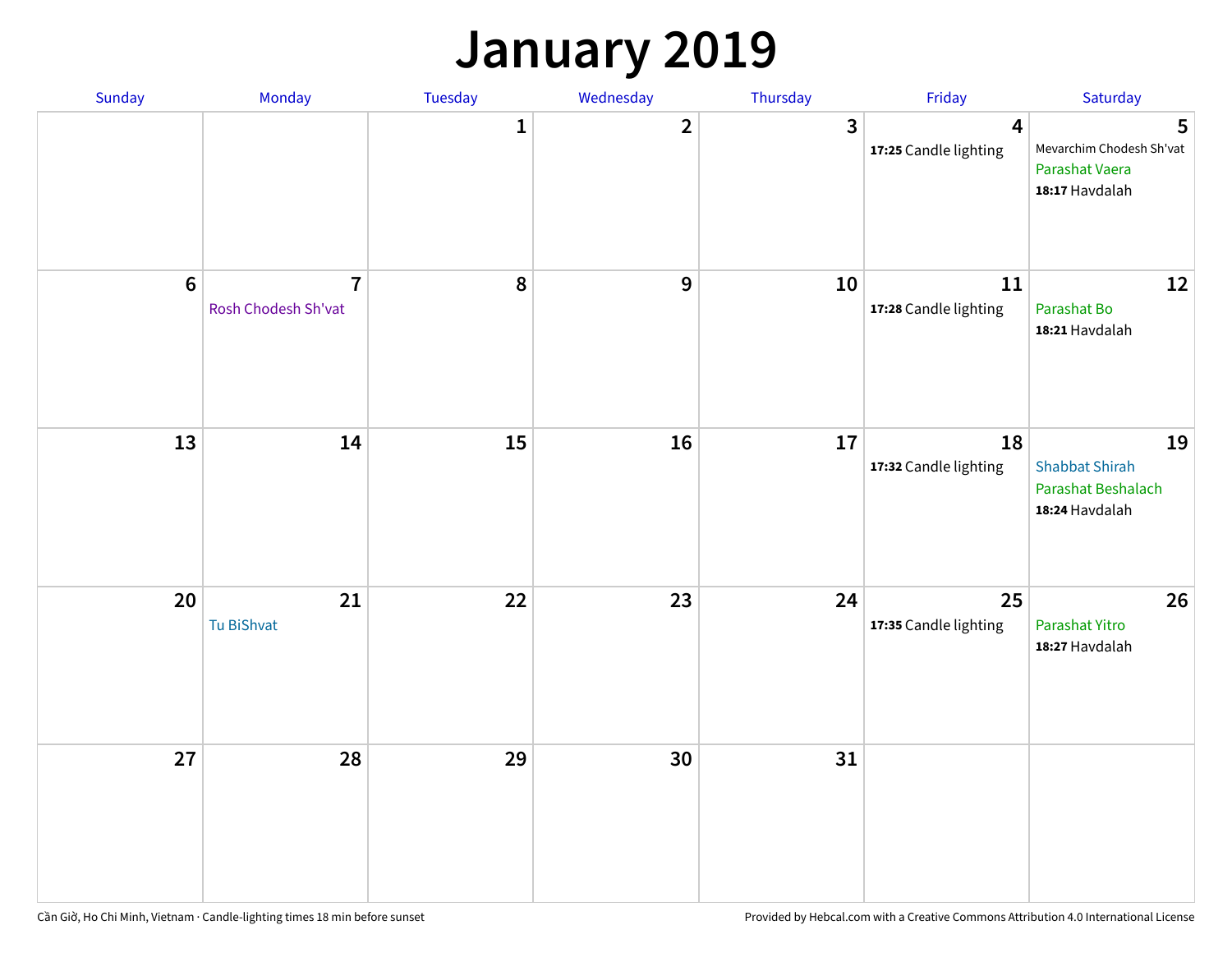# **February 2019**

| Sunday | Monday | Tuesday                  | Wednesday                      | Thursday       | Friday                                | Saturday                                                                                  |
|--------|--------|--------------------------|--------------------------------|----------------|---------------------------------------|-------------------------------------------------------------------------------------------|
|        |        |                          |                                |                | $\mathbf{1}$<br>17:38 Candle lighting | $\overline{2}$<br>Mevarchim Chodesh Adar I<br><b>Parashat Mishpatim</b><br>18:29 Havdalah |
| 3      | 4      | 5<br>Rosh Chodesh Adar I | $\bf 6$<br>Rosh Chodesh Adar I | $\overline{7}$ | $\pmb{8}$<br>17:40 Candle lighting    | 9<br>Parashat Terumah<br>18:31 Havdalah                                                   |
| 10     | 11     | 12                       | 13                             | 14             | 15<br>17:42 Candle lighting           | 16<br>Parashat Tetzaveh<br>18:32 Havdalah                                                 |
| 17     | 18     | 19<br><b>Purim Katan</b> | 20                             | 21             | 22<br>17:43 Candle lighting           | 23<br>Parashat Ki Tisa<br>18:33 Havdalah                                                  |
| 24     | 25     | 26                       | 27                             | 28             |                                       |                                                                                           |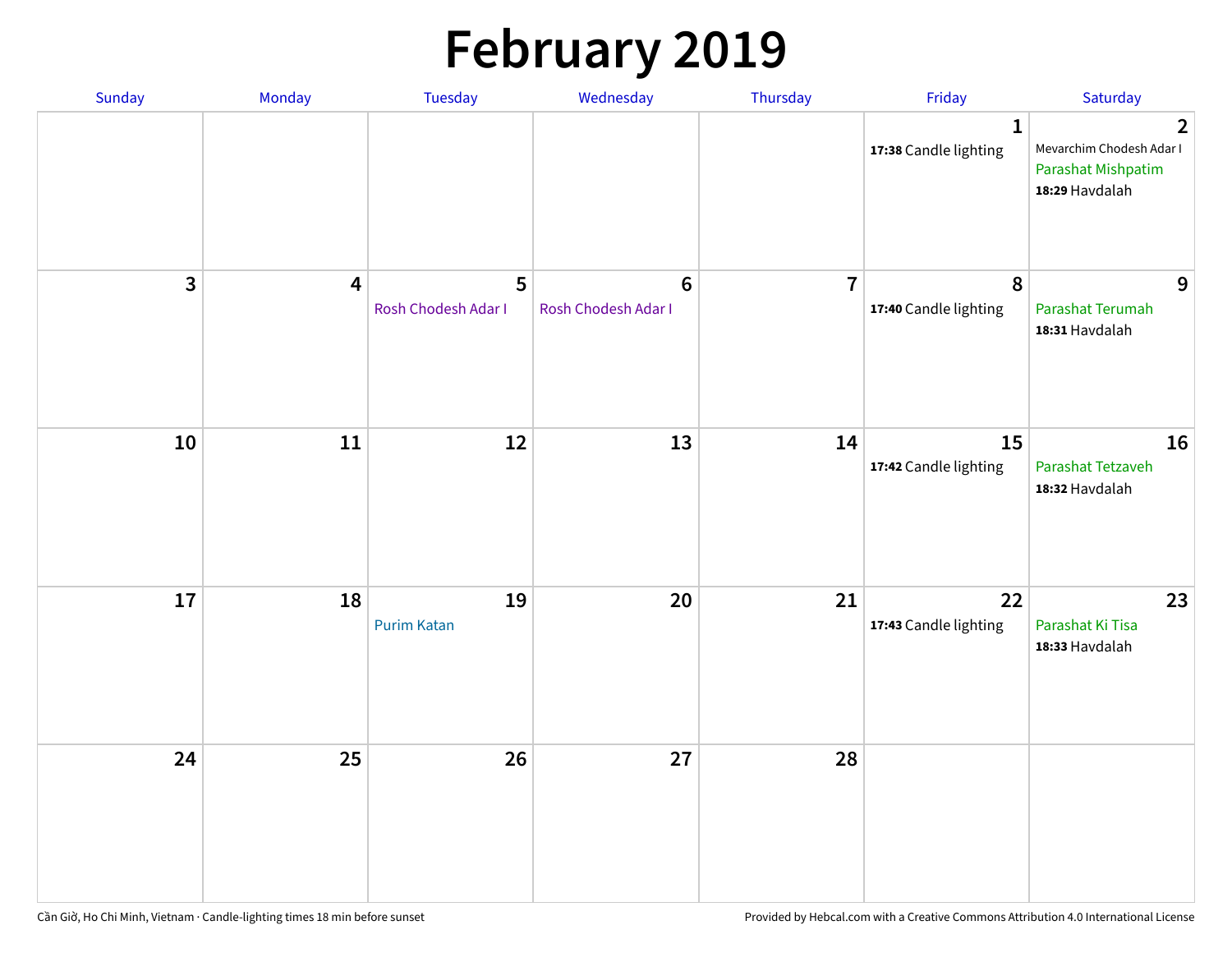## **March 2019**

| Sunday | Monday | Tuesday | Wednesday                                                                                | Thursday                               | Friday                                              | Saturday                                                                                                      |
|--------|--------|---------|------------------------------------------------------------------------------------------|----------------------------------------|-----------------------------------------------------|---------------------------------------------------------------------------------------------------------------|
|        |        |         |                                                                                          |                                        | $\mathbf{1}$<br>17:44 Candle lighting               | $\overline{2}$<br><b>Shabbat Shekalim</b><br>Mevarchim Chodesh Adar II<br>Parashat Vayakhel<br>18:34 Havdalah |
| 3      | 4      | 5       | $6\phantom{1}$                                                                           | $\overline{7}$<br>Rosh Chodesh Adar II | 8<br>Rosh Chodesh Adar II<br>17:44 Candle lighting  | 9<br>Parashat Pekudei<br>18:34 Havdalah                                                                       |
| 10     | 11     | 12      | 13                                                                                       | 14                                     | 15<br>17:44 Candle lighting                         | 16<br><b>Shabbat Zachor</b><br>Parashat Vayikra<br>18:34 Havdalah                                             |
| 17     | 18     | 19      | 20<br>04:56 Fast begins<br><b>Ta'anit Esther</b><br>18:28 Fast ends<br><b>Erev Purim</b> | 21<br>Purim                            | 22<br><b>Shushan Purim</b><br>17:44 Candle lighting | 23<br><b>Parashat Tzav</b><br>18:34 Havdalah                                                                  |
| 24     | 25     | 26      | 27                                                                                       | 28                                     | 29<br>17:44 Candle lighting                         | 30<br><b>Shabbat Parah</b><br>Mevarchim Chodesh Nisan<br>Parashat Shmini<br>18:34 Havdalah                    |
| 31     |        |         |                                                                                          |                                        |                                                     |                                                                                                               |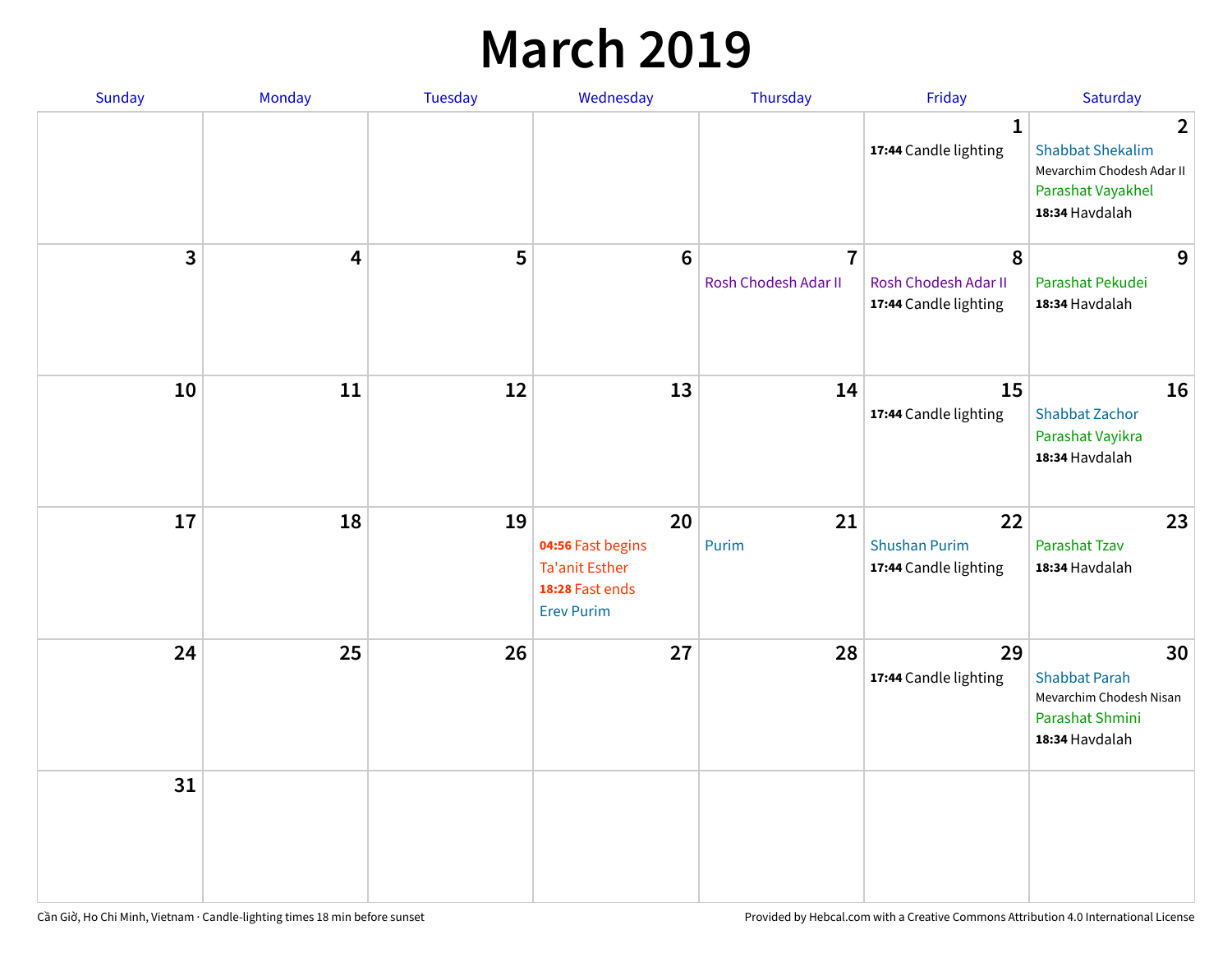# **April 2019**

| Sunday                                   | Monday                  | Tuesday                | Wednesday             | Thursday                                        | Friday                                                                                            | Saturday                                                                                 |
|------------------------------------------|-------------------------|------------------------|-----------------------|-------------------------------------------------|---------------------------------------------------------------------------------------------------|------------------------------------------------------------------------------------------|
|                                          | $\mathbf{1}$            | $\overline{2}$         | 3                     | $\overline{4}$                                  | 5<br>17:44 Candle lighting                                                                        | 6<br>Shabbat HaChodesh<br><b>Rosh Chodesh Nisan</b><br>Parashat Tazria<br>18:34 Havdalah |
| $\overline{7}$                           | 8                       | $\boldsymbol{9}$       | 10                    | 11                                              | 12<br>17:44 Candle lighting                                                                       | 13<br><b>Shabbat HaGadol</b><br>Parashat Metzora<br>18:35 Havdalah                       |
| 14                                       | 15<br>Yom HaAliyah      | 16                     | 17                    | 18                                              | 19<br>04:37 Fast begins<br><b>Ta'anit Bechorot</b><br><b>Erev Pesach</b><br>17:45 Candle lighting | 20<br>Pesach I<br>18:35 Candle lighting                                                  |
| 21<br><b>Pesach II</b><br>18:35 Havdalah | 22<br>Pesach III (CH"M) | 23<br>Pesach IV (CH"M) | 24<br>Pesach V (CH"M) | 25<br>Pesach VI (CH"M)<br>17:45 Candle lighting | 26<br><b>Pesach VII</b><br>17:45 Candle lighting                                                  | 27<br><b>Pesach VIII</b><br>18:36 Havdalah                                               |
| 28                                       | 29                      | 30                     |                       |                                                 |                                                                                                   |                                                                                          |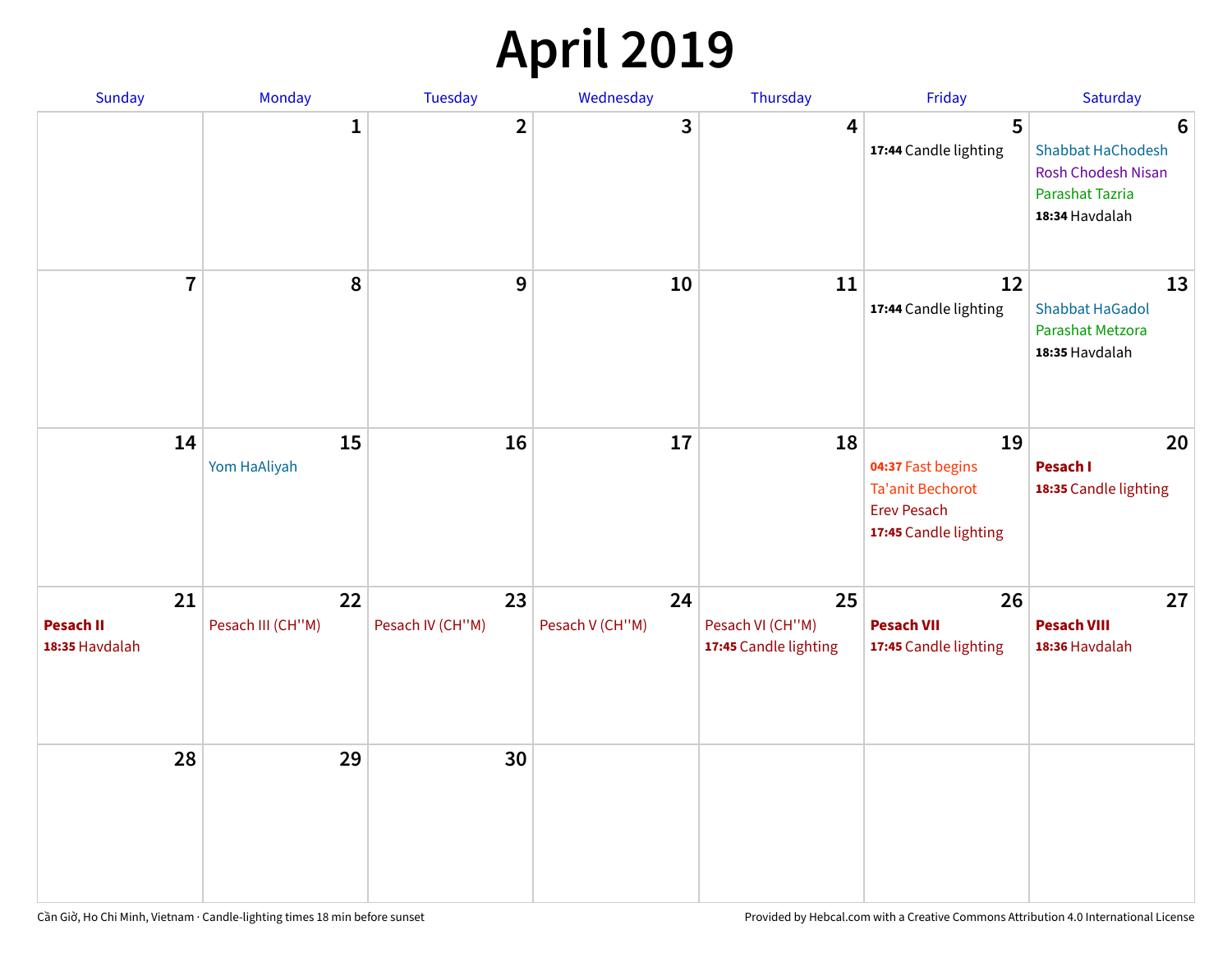## **May 2019**

| Sunday                  | Monday                                | Tuesday        | Wednesday                  | Thursday                      | Friday                                  | Saturday                                                              |
|-------------------------|---------------------------------------|----------------|----------------------------|-------------------------------|-----------------------------------------|-----------------------------------------------------------------------|
|                         |                                       |                | 1                          | $\overline{2}$<br>Yom HaShoah | $\overline{3}$<br>17:46 Candle lighting | 4<br>Mevarchim Chodesh Iyyar<br>Parashat Achrei Mot<br>18:37 Havdalah |
| 5<br>Rosh Chodesh Iyyar | $6\phantom{1}6$<br>Rosh Chodesh Iyyar | $\overline{7}$ | $\pmb{8}$<br>Yom HaZikaron | 9<br>Yom HaAtzma'ut           | 10<br>17:47 Candle lighting             | 11<br>Parashat Kedoshim<br>18:39 Havdalah                             |
| 12                      | 13                                    | 14             | 15                         | 16                            | 17<br>17:48 Candle lighting             | 18<br>Parashat Emor<br>18:41 Havdalah                                 |
| 19<br>Pesach Sheni      | 20                                    | 21             | 22                         | 23<br>Lag BaOmer              | 24<br>17:50 Candle lighting             | 25<br>Parashat Behar<br>18:43 Havdalah                                |
| 26                      | 27                                    | 28             | 29                         | 30                            | 31<br>17:52 Candle lighting             |                                                                       |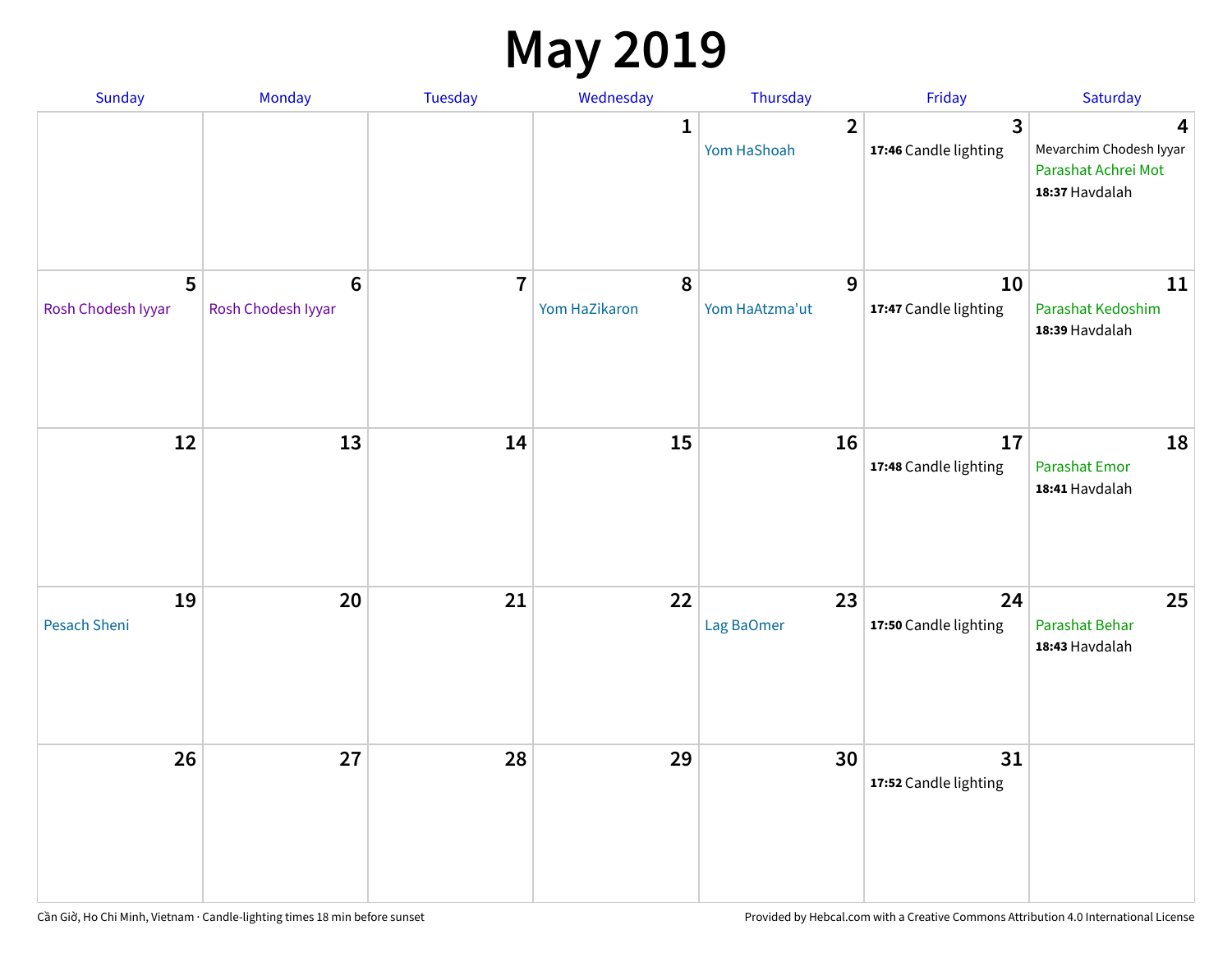#### **June 2019**

| Sunday                                         | Monday                                    | Tuesday                        | Wednesday | Thursday        | Friday                                  | Saturday                                                               |
|------------------------------------------------|-------------------------------------------|--------------------------------|-----------|-----------------|-----------------------------------------|------------------------------------------------------------------------|
|                                                |                                           |                                |           |                 |                                         | 1<br>Mevarchim Chodesh Sivan<br>Parashat Bechukotai<br>18:45 Havdalah  |
| $\overline{2}$<br>Yom Yerushalayim             | $\mathbf{3}$                              | 4<br><b>Rosh Chodesh Sivan</b> | 5         | $6\phantom{1}6$ | $\overline{7}$<br>17:54 Candle lighting | 8<br><b>Erev Shavuot</b><br>Parashat Bamidbar<br>18:47 Candle lighting |
| 9<br><b>Shavuot I</b><br>18:47 Candle lighting | 10<br><b>Shavuot II</b><br>18:47 Havdalah | 11                             | 12        | 13              | 14<br>17:56 Candle lighting             | 15<br><b>Parashat Nasso</b><br>18:49 Havdalah                          |
| 16                                             | 17                                        | 18                             | 19        | 20              | 21<br>17:57 Candle lighting             | 22<br>Parashat Beha'alotcha<br>18:50 Havdalah                          |
| 23                                             | 24                                        | 25                             | 26        | 27              | 28<br>17:59 Candle lighting             | 29<br>Mevarchim Chodesh Tamuz<br>Parashat Sh'lach<br>18:52 Havdalah    |
| 30                                             |                                           |                                |           |                 |                                         |                                                                        |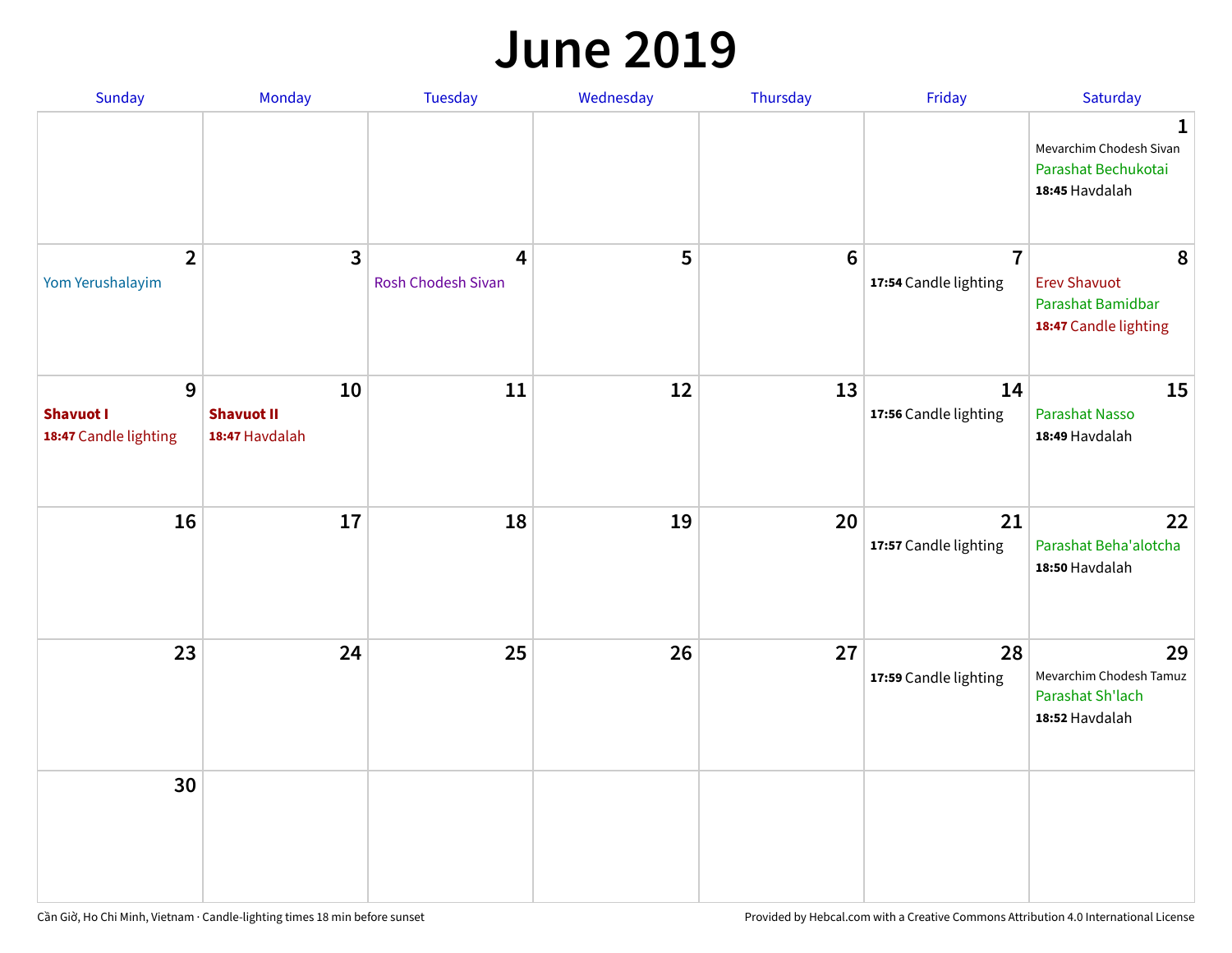# **July 2019**

| Sunday                                                           | Monday       | Tuesday        | Wednesday                            | Thursday                             | Friday                      | Saturday                                                                |
|------------------------------------------------------------------|--------------|----------------|--------------------------------------|--------------------------------------|-----------------------------|-------------------------------------------------------------------------|
|                                                                  | $\mathbf{1}$ | $\overline{2}$ | $\overline{3}$<br>Rosh Chodesh Tamuz | $\overline{4}$<br>Rosh Chodesh Tamuz | 5<br>18:00 Candle lighting  | $6\phantom{1}6$<br>Parashat Korach<br>18:52 Havdalah                    |
| $\overline{7}$                                                   | 8            | 9              | 10                                   | 11                                   | 12<br>18:00 Candle lighting | 13<br><b>Parashat Chukat</b><br>18:52 Havdalah                          |
| 14                                                               | 15           | 16             | 17                                   | 18                                   | 19<br>18:00 Candle lighting | 20<br><b>Parashat Balak</b><br>18:52 Havdalah                           |
| 21<br>04:33 Fast begins<br><b>Tzom Tammuz</b><br>18:45 Fast ends | 22           | 23             | 24                                   | 25                                   | 26<br>17:59 Candle lighting | 27<br>Mevarchim Chodesh Av<br><b>Parashat Pinchas</b><br>18:50 Havdalah |
| 28                                                               | 29           | 30             | 31                                   |                                      |                             |                                                                         |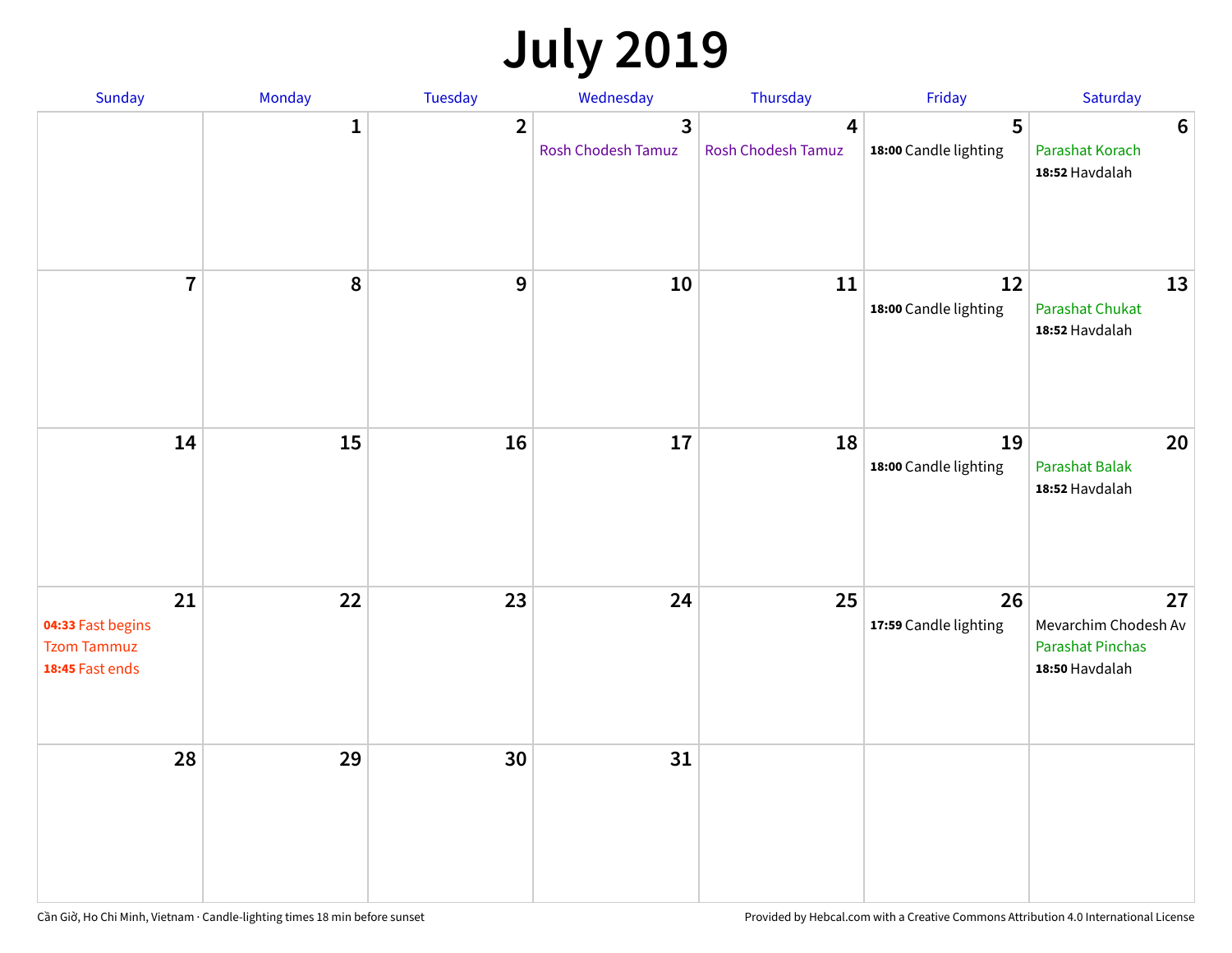# **August 2019**

| Sunday                                          | Monday | Tuesday         | Wednesday               | Thursday     | Friday                                                     | Saturday                                                                                                   |
|-------------------------------------------------|--------|-----------------|-------------------------|--------------|------------------------------------------------------------|------------------------------------------------------------------------------------------------------------|
|                                                 |        |                 |                         | $\mathbf{1}$ | $\overline{2}$<br>Rosh Chodesh Av<br>17:57 Candle lighting | $\overline{\mathbf{3}}$<br>Parashat Matot-Masei<br>18:48 Havdalah                                          |
| $\overline{\mathbf{4}}$                         | 5      | $6\phantom{1}6$ | $\overline{\mathbf{I}}$ | 8            | 9<br>17:55 Candle lighting                                 | 10<br><b>Shabbat Chazon</b><br>18:13 Fast begins<br>Erev Tish'a B'Av<br>Parashat Devarim<br>18:45 Havdalah |
| 11<br>Tish'a B'Av (observed)<br>18:39 Fast ends | 12     | 13              | 14                      | 15           | 16<br>Tu B'Av<br>17:52 Candle lighting                     | 17<br><b>Shabbat Nachamu</b><br>Parashat Vaetchanan<br>18:42 Havdalah                                      |
| 18                                              | 19     | 20              | 21                      | 22           | 23<br>17:48 Candle lighting                                | 24<br>Mevarchim Chodesh Elul<br><b>Parashat Eikev</b><br>18:38 Havdalah                                    |
| 25                                              | 26     | 27              | 28                      | 29           | 30<br>17:45 Candle lighting                                | 31<br><b>Rosh Chodesh Elul</b><br>Parashat Re'eh<br>18:34 Havdalah                                         |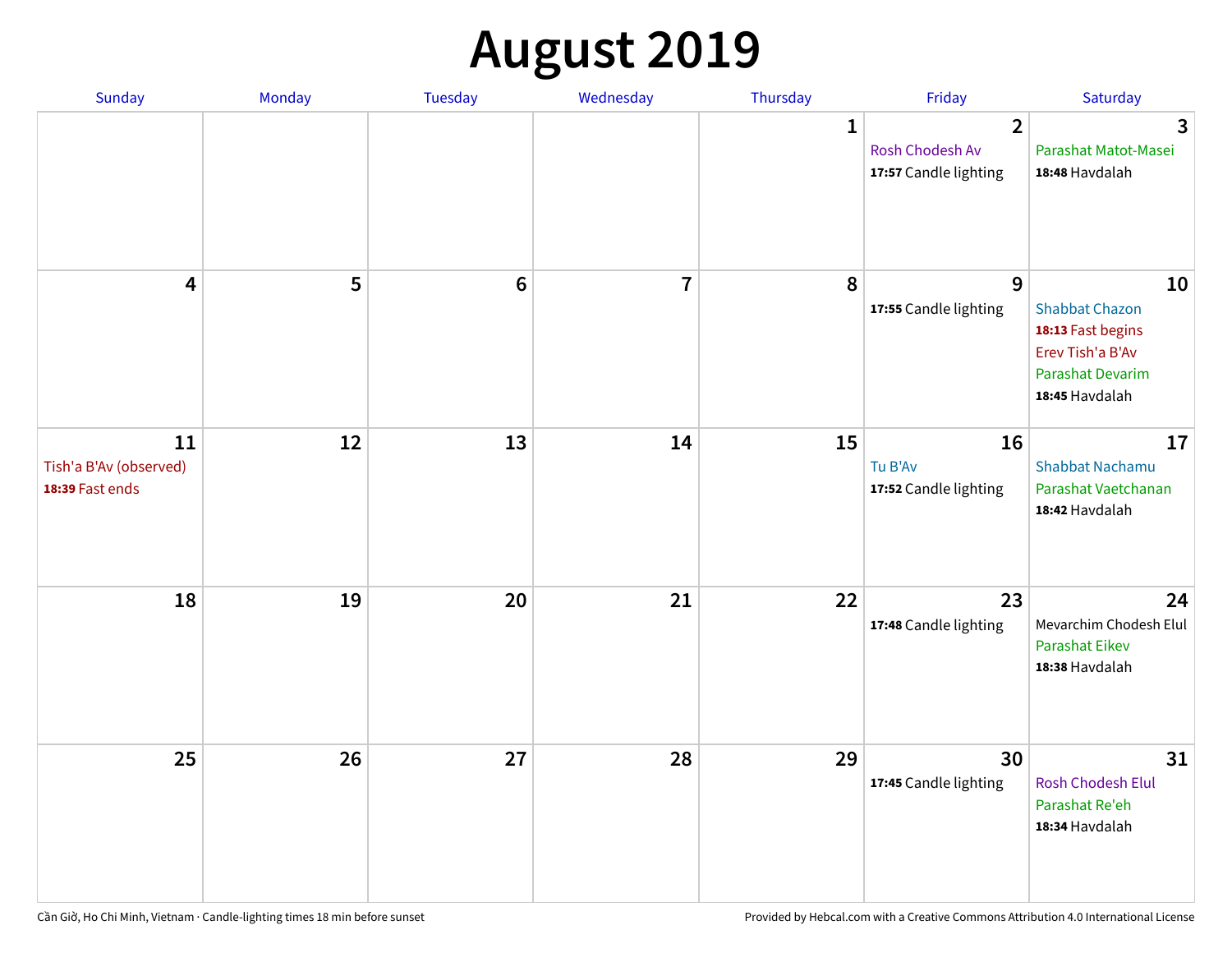# **September 2019**

| Sunday                                                  | Monday                                           | Tuesday | Wednesday | Thursday | Friday                                   | Saturday                                                    |
|---------------------------------------------------------|--------------------------------------------------|---------|-----------|----------|------------------------------------------|-------------------------------------------------------------|
| 1<br>Rosh Hashana LaBehemot<br><b>Rosh Chodesh Elul</b> | $\overline{2}$                                   | 3       | 4         | 5        | $6\phantom{1}6$<br>17:40 Candle lighting | $\overline{7}$<br><b>Parashat Shoftim</b><br>18:30 Havdalah |
| 8                                                       | 9                                                | 10      | 11        | 12       | 13<br>17:36 Candle lighting              | 14<br>Parashat Ki Teitzei<br>18:25 Havdalah                 |
| 15                                                      | 16                                               | 17      | 18        | 19       | 20<br>17:31 Candle lighting              | 21<br>Leil Selichot<br>Parashat Ki Tavo<br>18:20 Havdalah   |
| 22                                                      | 23                                               | 24      | 25        | 26       | 27<br>17:27 Candle lighting              | 28<br>Parashat Nitzavim<br>18:16 Havdalah                   |
| 29<br>Erev Rosh Hashana<br>17:26 Candle lighting        | 30<br>Rosh Hashana 5780<br>18:15 Candle lighting |         |           |          |                                          |                                                             |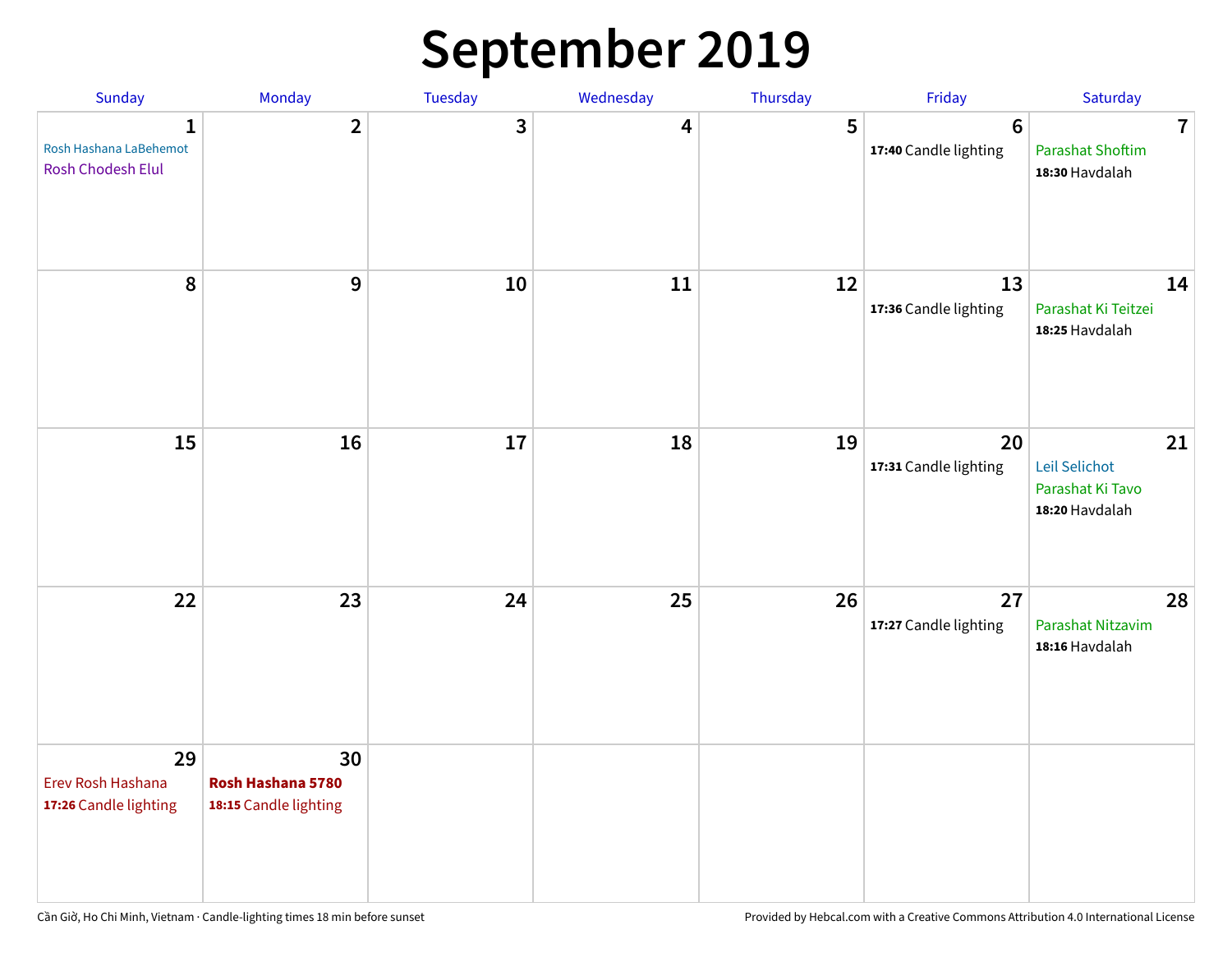# **October 2019**

| <b>Sunday</b>                                            | <b>Monday</b>                                        | <b>Tuesday</b>                                           | Wednesday                                                                      | Thursday               | Friday                                         | Saturday                                                                       |
|----------------------------------------------------------|------------------------------------------------------|----------------------------------------------------------|--------------------------------------------------------------------------------|------------------------|------------------------------------------------|--------------------------------------------------------------------------------|
|                                                          |                                                      | $\mathbf{1}$<br><b>Rosh Hashana II</b><br>18:14 Havdalah | $\overline{2}$<br>04:40 Fast begins<br><b>Tzom Gedaliah</b><br>18:08 Fast ends | 3                      | $\overline{4}$<br>17:23 Candle lighting        | 5<br><b>Shabbat Shuva</b><br>Parashat Vayeilech<br>18:12 Havdalah              |
| $6\phantom{1}$                                           | $\overline{7}$                                       | 8<br><b>Erev Yom Kippur</b><br>17:20 Candle lighting     | 9<br><b>Yom Kippur</b><br>18:10 Havdalah                                       | 10                     | 11<br>17:19 Candle lighting                    | 12<br>Parashat Ha'Azinu<br>18:08 Havdalah                                      |
| 13<br><b>Erev Sukkot</b><br>17:18 Candle lighting        | 14<br>Sukkot I<br>18:07 Candle lighting              | 15<br><b>Sukkot II</b><br>18:07 Havdalah                 | 16<br>Sukkot III (CH"M)                                                        | 17<br>Sukkot IV (CH"M) | 18<br>Sukkot V (CH"M)<br>17:15 Candle lighting | 19<br>Sukkot VI (CH"M)<br>18:05 Havdalah                                       |
| 20<br>Sukkot VII (Hoshana Raba)<br>17:14 Candle lighting | 21<br><b>Shmini Atzeret</b><br>18:04 Candle lighting | 22<br><b>Simchat Torah</b><br>18:04 Havdalah             | 23                                                                             | 24                     | 25<br>17:12 Candle lighting                    | 26<br>Mevarchim Chodesh Cheshvan<br><b>Parashat Bereshit</b><br>18:02 Havdalah |
| 27                                                       | 28                                                   | 29<br>Rosh Chodesh Cheshvan                              | 30<br>Rosh Chodesh Cheshvan                                                    | 31                     |                                                |                                                                                |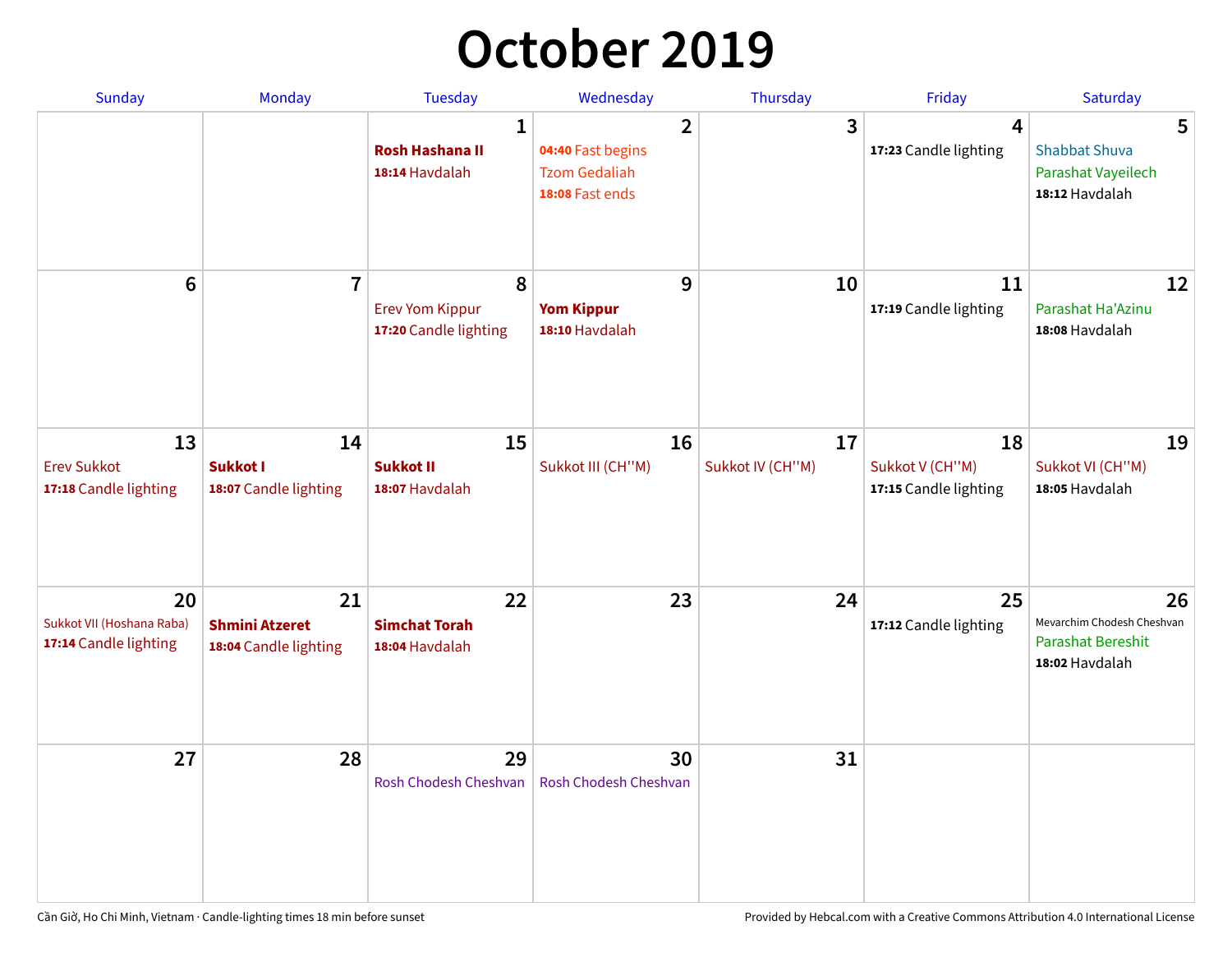#### **November 2019**

| Sunday     | Monday                  | Tuesday                             | Wednesday      | Thursday                  | Friday                                                    | Saturday                                                                 |
|------------|-------------------------|-------------------------------------|----------------|---------------------------|-----------------------------------------------------------|--------------------------------------------------------------------------|
|            |                         |                                     |                |                           | 1<br>17:10 Candle lighting                                | $\overline{2}$<br><b>Parashat Noach</b><br>18:00 Havdalah                |
| 3          | $\overline{\mathbf{4}}$ | 5<br>Yom HaAliyah School Observance | $6\phantom{1}$ | $\overline{7}$            | 8<br>17:08 Candle lighting                                | 9<br>Parashat Lech-Lecha<br>17:59 Havdalah                               |
| ${\bf 10}$ | 11                      | 12                                  | 13             | 14                        | 15<br>17:08 Candle lighting                               | 16<br>Parashat Vayera<br>17:59 Havdalah                                  |
| 17         | 18                      | 19                                  | 20             | 21                        | 22<br>17:08 Candle lighting                               | 23<br>Mevarchim Chodesh Kislev<br>Parashat Chayei Sara<br>18:00 Havdalah |
| 24         | 25                      | 26                                  | 27<br>Sigd     | 28<br>Rosh Chodesh Kislev | 29<br><b>Rosh Chodesh Kislev</b><br>17:09 Candle lighting | 30<br><b>Parashat Toldot</b><br>18:01 Havdalah                           |